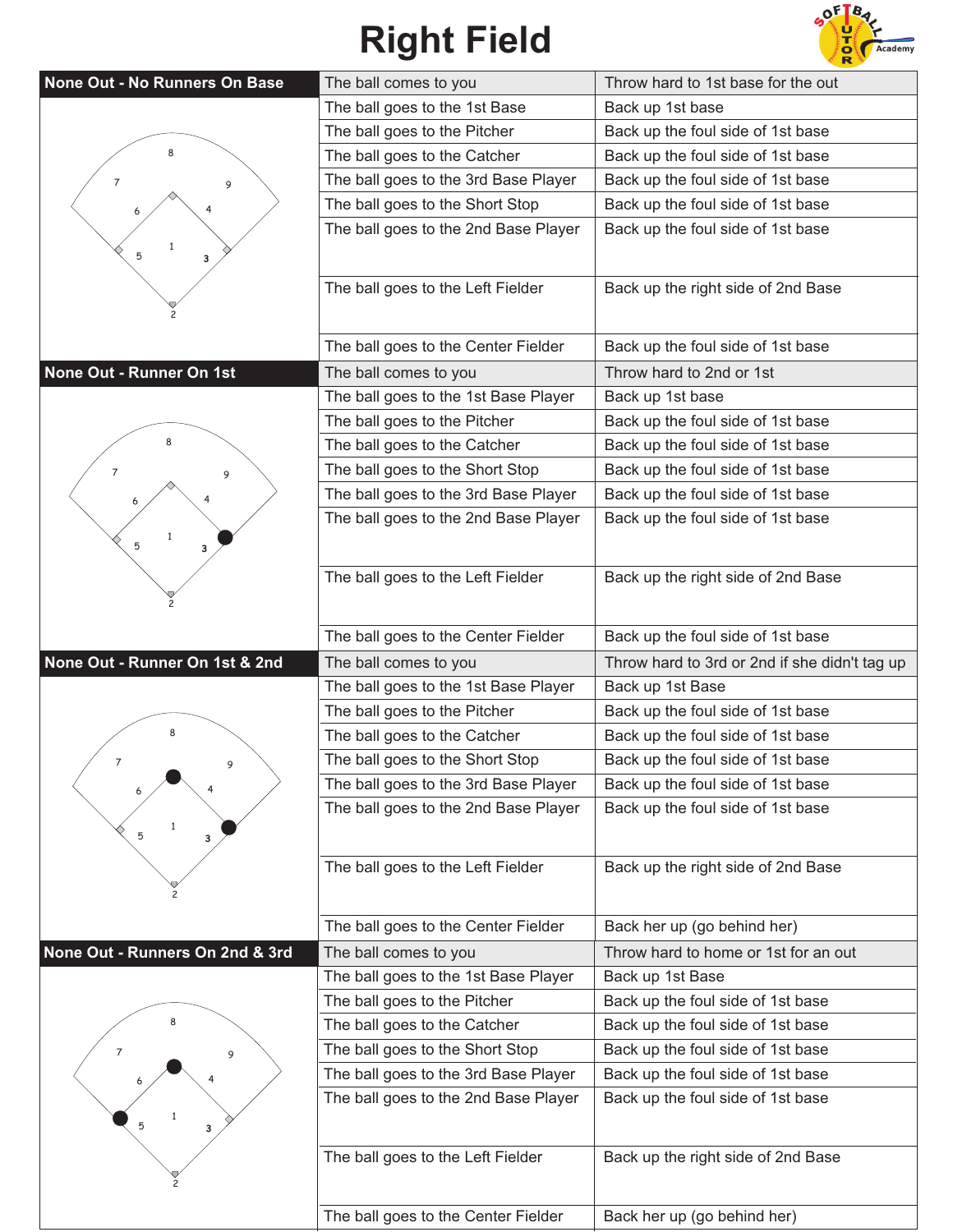| <b>None Out - Bases Loaded</b>          | The ball comes to you                | Throw hard to 1st or home                                                             |
|-----------------------------------------|--------------------------------------|---------------------------------------------------------------------------------------|
|                                         | The ball goes to the 1st Base Player | Back up 1st Base                                                                      |
|                                         | The ball goes to the Pitcher         | Back up the foul side of 1st base                                                     |
| $\overline{7}$<br>9                     | The ball goes to the Catcher         | Back up the foul side of 1st base                                                     |
|                                         | The ball goes to the short Stop      | Back up the foul side of 1st base                                                     |
|                                         | The ball goes to the 3rd Base Player | Back up the foul side of 1st base                                                     |
| 5                                       | The ball goes to the 2nd Base Player | Back up the foul side of 1st base                                                     |
|                                         |                                      |                                                                                       |
|                                         | The ball goes to the Left Fielder    | Back up the right side of 2nd Base                                                    |
|                                         |                                      |                                                                                       |
|                                         | The ball goes to the Center Fielder  | Back her up (go behind her)                                                           |
| <b>None Out</b><br>Runner On 1st & 3rd  | The ball comes to you                | Throw hard to 1st base or throw hard to<br>the 2nd Base Player who will throw to home |
|                                         | The ball goes to the 1st Base Player | Back up 1st Base                                                                      |
| 7                                       | The ball goes to the Pitcher         | Back up the foul side of 1st base                                                     |
| 9                                       | The ball goes to the Catcher         | Back up the foul side of 1st base                                                     |
|                                         | The ball goes to the Short Stop      | Back up the foul side of 1st base                                                     |
|                                         | The ball goes to the 3rd Base Player | Back up the foul side of 1st base                                                     |
| 5<br>3                                  | The ball goes to the 2nd Base Player | Back up the foul side of 1st base                                                     |
|                                         | The ball goes to the Left Fielder    | Back up the right side of 2nd Base                                                    |
|                                         | The ball goes to the Center Fielder  | Back her up (go behind her)                                                           |
| <b>None Out</b><br><b>Runner On 3rd</b> | The ball comes to you                | Throw hard to 1st or throw hard to home if<br>you catch a fly ball                    |
|                                         | The ball goes to the 1st Base Player | Back up 1st Base                                                                      |
|                                         | The ball goes to the Pitcher         | Back up the foul side of 1st base                                                     |
| $\overline{7}$<br>9                     | The ball goes to the Catcher         | Back up the foul side of 1st base                                                     |
|                                         | The ball goes to the Short Stop      | Back up the foul side of 1st base                                                     |
|                                         | The ball goes to the 3rd Base Player | Back up the foul side of 1st base                                                     |
| $\mathbf{1}$<br>5<br>3                  | The ball goes to the 2nd Base Player | Back up the foul side of 1st base                                                     |
|                                         |                                      |                                                                                       |
|                                         | The ball goes to the Left Fielder    | Back up the right side of 2nd Base                                                    |
|                                         | The ball goes to the Center Fielder  | Back her up (go behind her)                                                           |
| <b>None Out</b><br><b>Runner On 2nd</b> | The ball comes to you                | Throw hard to 1st Base or 2nd if the<br>runner didn't tag up on a fly ball            |
|                                         | The ball goes to the 1st Base Player | Back up 1st Base                                                                      |
|                                         | The ball goes to the Pitcher         | Back up the foul side of 1st base                                                     |
|                                         | The ball goes to the Catcher         | Back up the foul side of 1st base                                                     |
| $\overline{7}$<br>9                     | The ball goes to the Short Stop      | Back up the foul side of 1st base                                                     |
|                                         | The ball goes to the 3rd Base Player | Back up the foul side of 1st base                                                     |
|                                         | The ball goes to the 2nd Base Player | Back up the foul side of 1st base                                                     |
| 5<br>з                                  |                                      |                                                                                       |
|                                         |                                      |                                                                                       |
|                                         | The ball goes to the Left Fielder    | Back up the right side of 2nd Base                                                    |
|                                         | The ball goes to the Center Fielder  | Back her up (go behind her)                                                           |

E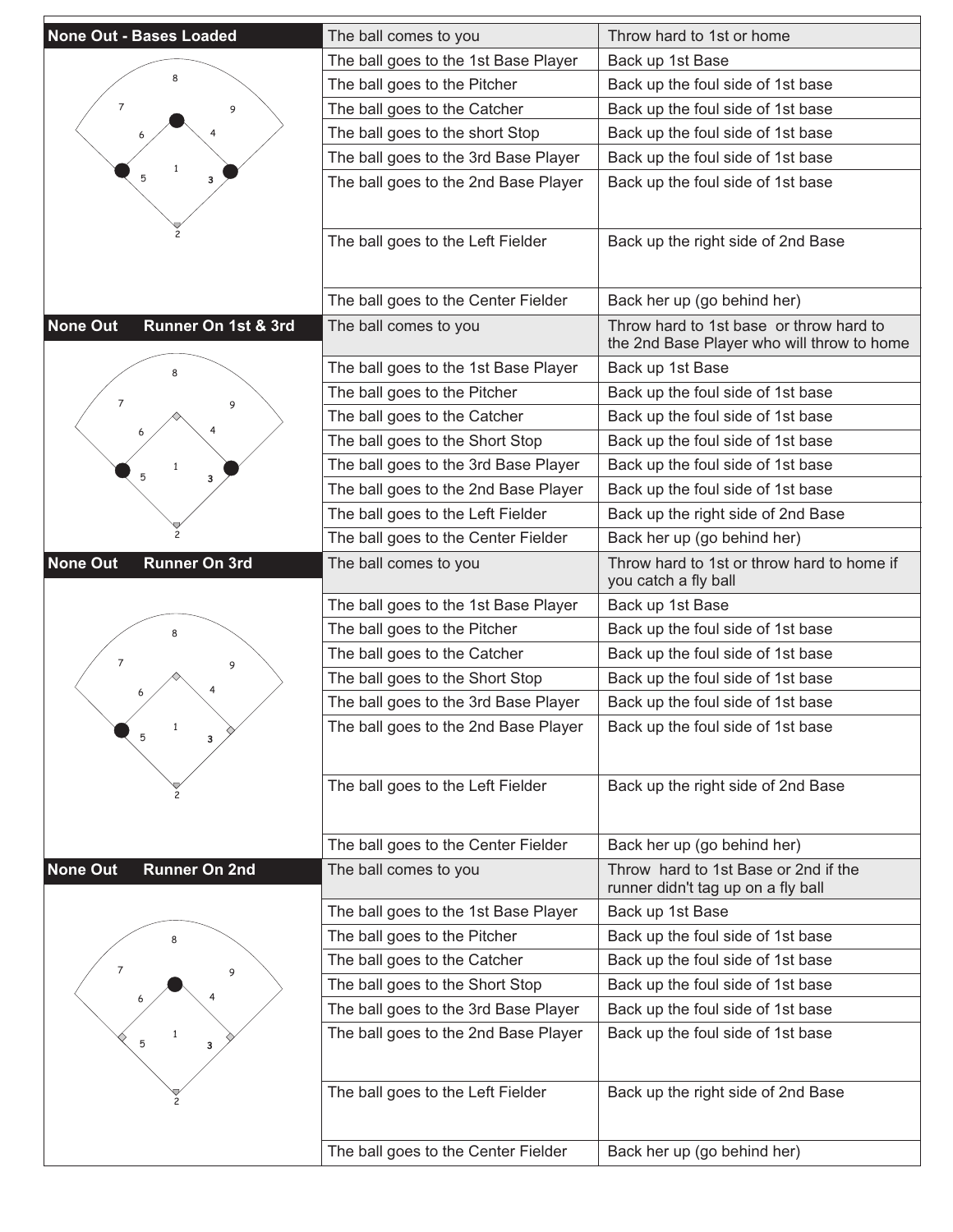| One Out - No Runners On Base   | The ball comes to you                | Throw hard to 1st base for the out            |
|--------------------------------|--------------------------------------|-----------------------------------------------|
|                                | The ball goes to the 1st Base        | Back up 1st base                              |
|                                | The ball goes to the Pitcher         | Back up the foul side of 1st base             |
| 8                              | The ball goes to the Catcher         | Back up the foul side of 1st base             |
| 7<br>9                         | The ball goes to the 3rd Base Player | Back up the foul side of 1st base             |
|                                | The ball goes to the Short Stop      | Back up the foul side of 1st base             |
|                                | The ball goes to the 2nd Base Player | Back up the foul side of 1st base             |
| $\mathbf{1}$<br>5<br>3         |                                      |                                               |
|                                |                                      |                                               |
|                                | The ball goes to the Left Fielder    | Back up the right side of 2nd Base            |
|                                |                                      |                                               |
|                                | The ball goes to the Center Fielder  | Back up the foul side of 1st base             |
| One Out - Runner On 1st        | The ball comes to you                | Throw hard to 2nd or 1st                      |
|                                | The ball goes to the 1st Base Player | Back up 1st base                              |
|                                | The ball goes to the Pitcher         | Back up the foul side of 1st base             |
|                                | The ball goes to the Catcher         | Back up the foul side of 1st base             |
| 7<br>9                         | The ball goes to the Short Stop      | Back up the foul side of 1st base             |
|                                | The ball goes to the 3rd Base Player | Back up the foul side of 1st base             |
|                                | The ball goes to the 2nd Base Player | Back up the foul side of 1st base             |
| 5<br>3                         |                                      |                                               |
|                                |                                      |                                               |
|                                | The ball goes to the Left Fielder    | Back up the right side of 2nd Base            |
|                                |                                      |                                               |
|                                | The ball goes to the Center Fielder  | Back up the foul side of 1st base             |
|                                |                                      |                                               |
| One Out - Runner On 1st & 2nd  | The ball comes to you                | Throw hard to 3rd or 2nd if she didn't tag up |
|                                | The ball goes to the 1st Base Player | Back up 1st Base                              |
|                                | The ball goes to the Pitcher         | Back up the foul side of 1st base             |
| 8                              | The ball goes to the Catcher         | Back up the foul side of 1st base             |
| $\overline{7}$<br>9            | The ball goes to the Short Stop      | Back up the foul side of 1st base             |
|                                | The ball goes to the 3rd Base Player | Back up the foul side of 1st base             |
|                                | The ball goes to the 2nd Base Player | Back up the foul side of 1st base             |
| $\mathbf{1}$<br>5<br>3         |                                      |                                               |
|                                |                                      |                                               |
|                                | The ball goes to the Left Fielder    | Back up the right side of 2nd Base            |
|                                |                                      |                                               |
|                                | The ball goes to the Center Fielder  | Back her up (go behind her)                   |
| One Out - Runners On 2nd & 3rd | The ball comes to you                | Throw hard to home or 1st for an out          |
|                                | The ball goes to the 1st Base Player | Back up 1st Base                              |
|                                | The ball goes to the Pitcher         | Back up the foul side of 1st base             |
|                                | The ball goes to the Catcher         | Back up the foul side of 1st base             |
| 7<br>9                         | The ball goes to the Short Stop      | Back up the foul side of 1st base             |
|                                | The ball goes to the 3rd Base Player | Back up the foul side of 1st base             |
|                                | The ball goes to the 2nd Base Player | Back up the foul side of 1st base             |
| 5<br>з                         |                                      |                                               |
|                                |                                      |                                               |
|                                | The ball goes to the Left Fielder    | Back up the right side of 2nd Base            |
|                                | The ball goes to the Center Fielder  | Back her up (go behind her)                   |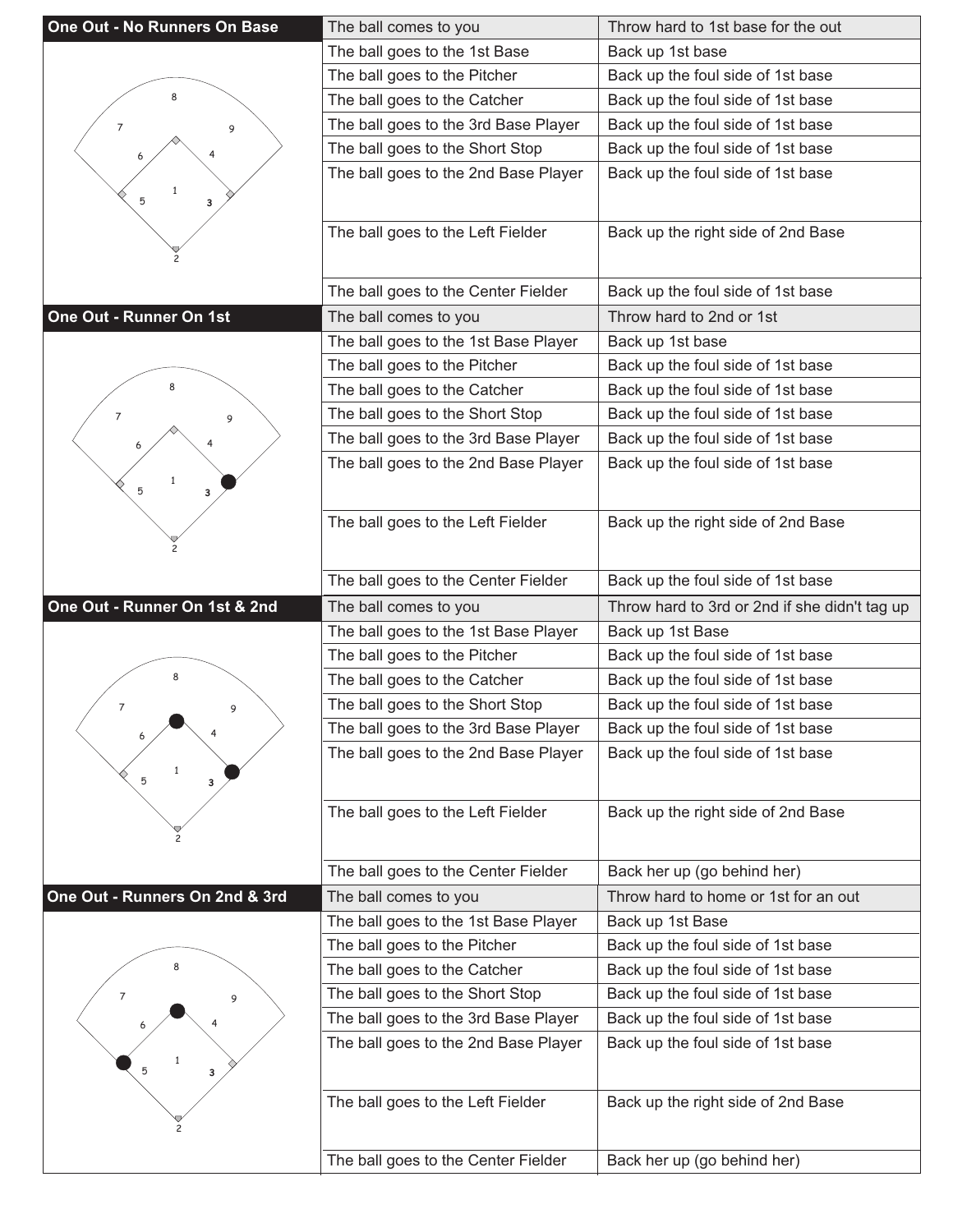| <b>One Out - Bases Loaded</b>   | The ball comes to you                | Throw hard to 1st or home                                                             |
|---------------------------------|--------------------------------------|---------------------------------------------------------------------------------------|
|                                 | The ball goes to the 1st Base Player | Back up 1st Base                                                                      |
|                                 | The ball goes to the Pitcher         | Back up the foul side of 1st base                                                     |
| $\overline{7}$<br>9             | The ball goes to the Catcher         | Back up the foul side of 1st base                                                     |
|                                 | The ball goes to the short Stop      | Back up the foul side of 1st base                                                     |
|                                 | The ball goes to the 3rd Base Player | Back up the foul side of 1st base                                                     |
| 5                               | The ball goes to the 2nd Base Player | Back up the foul side of 1st base                                                     |
|                                 |                                      |                                                                                       |
|                                 | The ball goes to the Left Fielder    | Back up the right side of 2nd Base                                                    |
|                                 | The ball goes to the Center Fielder  | Back her up (go behind her)                                                           |
| Runner On 1st & 3rd<br>One Out  | The ball comes to you                | Throw hard to 1st base or throw hard to<br>the 2nd Base Player who will throw to home |
|                                 | The ball goes to the 1st Base Player | Back up 1st Base                                                                      |
| 7<br>9                          | The ball goes to the Pitcher         | Back up the foul side of 1st base                                                     |
|                                 | The ball goes to the Catcher         | Back up the foul side of 1st base                                                     |
|                                 | The ball goes to the Short Stop      | Back up the foul side of 1st base                                                     |
| 5<br>3                          | The ball goes to the 3rd Base Player | Back up the foul side of 1st base                                                     |
|                                 | The ball goes to the 2nd Base Player | Back up the foul side of 1st base                                                     |
|                                 | The ball goes to the Left Fielder    | Back up the right side of 2nd Base                                                    |
|                                 | The ball goes to the Center Fielder  | Back her up (go behind her)                                                           |
| One Out<br><b>Runner On 3rd</b> | The ball comes to you                | Throw hard to 1st or throw hard to home if<br>you catch a fly ball                    |
|                                 | The ball goes to the 1st Base Player | Back up 1st Base                                                                      |
|                                 | The ball goes to the Pitcher         | Back up the foul side of 1st base                                                     |
| $\overline{7}$<br>9             | The ball goes to the Catcher         | Back up the foul side of 1st base                                                     |
|                                 | The ball goes to the Short Stop      | Back up the foul side of 1st base                                                     |
|                                 | The ball goes to the 3rd Base Player | Back up the foul side of 1st base                                                     |
| $\mathbf{1}$<br>5<br>3          | The ball goes to the 2nd Base Player | Back up the foul side of 1st base                                                     |
|                                 | The ball goes to the Left Fielder    | Back up the right side of 2nd Base                                                    |
|                                 | The ball goes to the Center Fielder  | Back her up (go behind her)                                                           |
| One Out<br><b>Runner On 2nd</b> | The ball comes to you                | Throw hard to 1st Base or 2nd if the<br>runner didn't tag up on a fly ball            |
|                                 | The ball goes to the 1st Base Player | Back up 1st Base                                                                      |
|                                 | The ball goes to the Pitcher         | Back up the foul side of 1st base                                                     |
| $\overline{7}$<br>9             | The ball goes to the Catcher         | Back up the foul side of 1st base                                                     |
|                                 | The ball goes to the Short Stop      | Back up the foul side of 1st base                                                     |
|                                 | The ball goes to the 3rd Base Player | Back up the foul side of 1st base                                                     |
| 5<br>з                          | The ball goes to the 2nd Base Player | Back up the foul side of 1st base                                                     |
|                                 | The ball goes to the Left Fielder    | Back up the right side of 2nd Base                                                    |
|                                 | The ball goes to the Center Fielder  | Back her up (go behind her)                                                           |
|                                 |                                      |                                                                                       |

E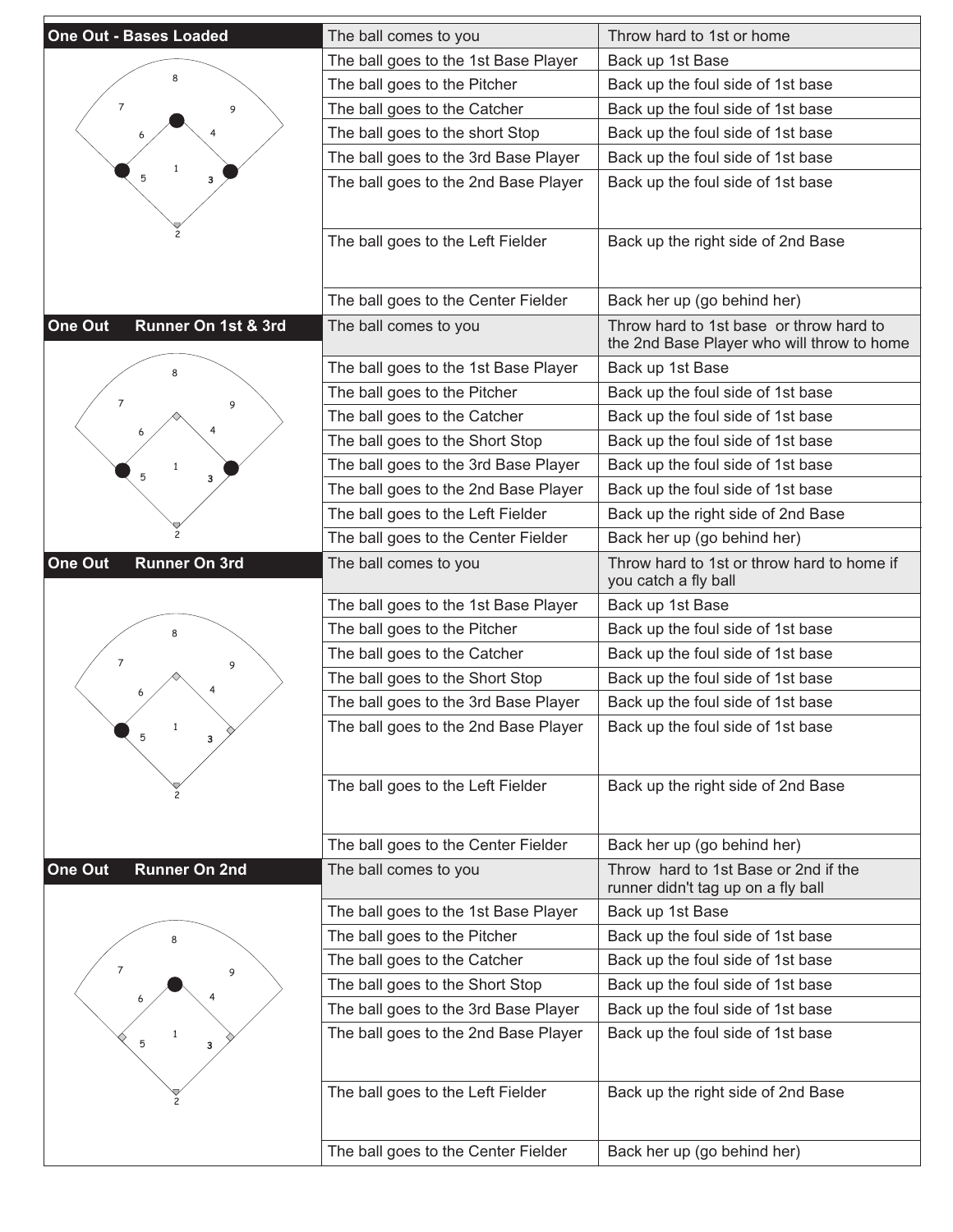| Two Out - No Runners On Base   | The ball comes to you                | Throw hard to 1st base for the out            |
|--------------------------------|--------------------------------------|-----------------------------------------------|
|                                | The ball goes to the 1st Base        | Back up 1st base                              |
|                                | The ball goes to the Pitcher         | Back up the foul side of 1st base             |
| 8                              | The ball goes to the Catcher         | Back up the foul side of 1st base             |
| 7<br>9                         | The ball goes to the 3rd Base Player | Back up the foul side of 1st base             |
|                                | The ball goes to the Short Stop      | Back up the foul side of 1st base             |
|                                | The ball goes to the 2nd Base Player | Back up the foul side of 1st base             |
| $\mathbf{1}$<br>5              |                                      |                                               |
| 3                              |                                      |                                               |
|                                | The ball goes to the Left Fielder    | Back up the right side of 2nd Base            |
|                                |                                      |                                               |
|                                | The ball goes to the Center Fielder  | Back up the foul side of 1st base             |
| Two Out - Runner On 1st        | The ball comes to you                | Throw hard to 2nd or 1st                      |
|                                | The ball goes to the 1st Base Player | Back up 1st base                              |
|                                | The ball goes to the Pitcher         | Back up the foul side of 1st base             |
|                                | The ball goes to the Catcher         | Back up the foul side of 1st base             |
| 7                              | The ball goes to the Short Stop      | Back up the foul side of 1st base             |
| 9                              | The ball goes to the 3rd Base Player | Back up the foul side of 1st base             |
|                                | The ball goes to the 2nd Base Player | Back up the foul side of 1st base             |
|                                |                                      |                                               |
| 5<br>3                         |                                      |                                               |
|                                | The ball goes to the Left Fielder    | Back up the right side of 2nd Base            |
|                                |                                      |                                               |
|                                | The ball goes to the Center Fielder  | Back up the foul side of 1st base             |
|                                |                                      |                                               |
|                                |                                      |                                               |
| Two Out - Runner On 1st & 2nd  | The ball comes to you                | Throw hard to 3rd or 2nd if she didn't tag up |
|                                | The ball goes to the 1st Base Player | Back up 1st Base                              |
| 8                              | The ball goes to the Pitcher         | Back up the foul side of 1st base             |
|                                | The ball goes to the Catcher         | Back up the foul side of 1st base             |
| $\overline{7}$<br>9            | The ball goes to the Short Stop      | Back up the foul side of 1st base             |
|                                | The ball goes to the 3rd Base Player | Back up the foul side of 1st base             |
| $\mathbf{1}$                   | The ball goes to the 2nd Base Player | Back up the foul side of 1st base             |
| 5<br>3                         |                                      |                                               |
|                                | The ball goes to the Left Fielder    | Back up the right side of 2nd Base            |
|                                |                                      |                                               |
|                                | The ball goes to the Center Fielder  | Back her up (go behind her)                   |
| Two Out - Runners On 2nd & 3rd | The ball comes to you                | Throw hard to home or 1st for an out          |
|                                | The ball goes to the 1st Base Player | Back up 1st Base                              |
|                                | The ball goes to the Pitcher         | Back up the foul side of 1st base             |
|                                | The ball goes to the Catcher         | Back up the foul side of 1st base             |
| 7                              | The ball goes to the Short Stop      | Back up the foul side of 1st base             |
| 9                              | The ball goes to the 3rd Base Player | Back up the foul side of 1st base             |
|                                | The ball goes to the 2nd Base Player | Back up the foul side of 1st base             |
| 5                              |                                      |                                               |
| з                              |                                      |                                               |
|                                | The ball goes to the Left Fielder    | Back up the right side of 2nd Base            |
|                                |                                      |                                               |